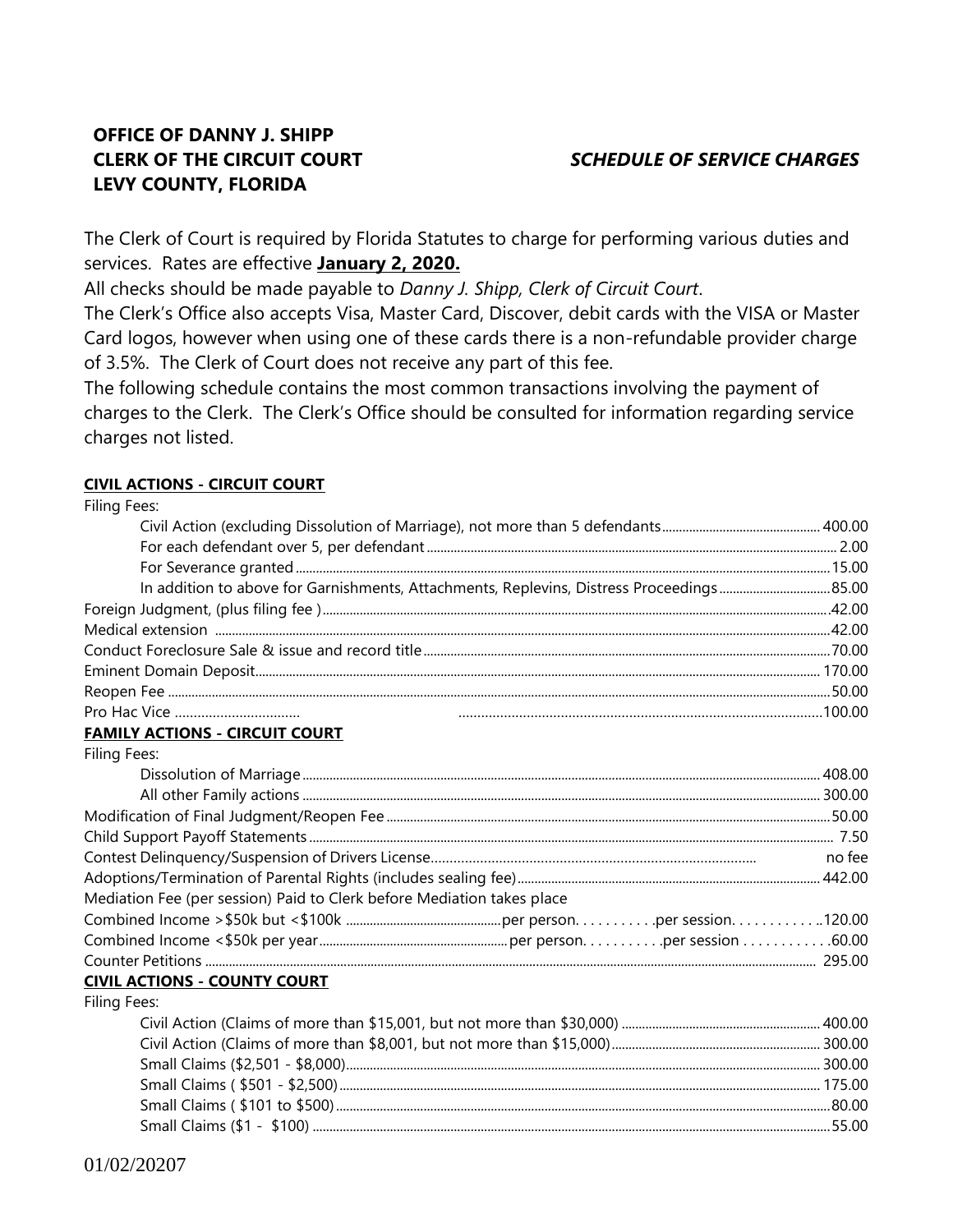| Garnishments, Attachments, Replevins, Distress Proceedings, additional fee                                       | 85.00  |
|------------------------------------------------------------------------------------------------------------------|--------|
|                                                                                                                  |        |
|                                                                                                                  |        |
|                                                                                                                  |        |
| <b>PROBATE</b>                                                                                                   |        |
|                                                                                                                  |        |
| Opening of any estate of one document or more, including, but not limited to, petitions and orders to open       |        |
| safe-deposit box; to enter rooms and places; for the determination of heirs; but not to include                  |        |
| issuance of letters or order of summary and family administration, Petition for Homestead Property               |        |
|                                                                                                                  | 231.00 |
|                                                                                                                  |        |
| Petition and Order to admit foreign wills, Ancillary, authenticated copies, exemplified copies, or transcript to |        |
|                                                                                                                  |        |
| 231.00                                                                                                           |        |
|                                                                                                                  |        |
|                                                                                                                  |        |
|                                                                                                                  |        |
| Recording of Death Certificates, Non Taxable Certificate at petitioner's expense.                                |        |
|                                                                                                                  |        |
| Guardianship, ancillary, curatorship or conservatorship proceedings,                                             |        |
|                                                                                                                  |        |
|                                                                                                                  |        |
|                                                                                                                  |        |
| Guardianship audit fee - verify inventory                                                                        |        |
|                                                                                                                  |        |
|                                                                                                                  |        |
| Guardianship audit fee - annual financial return                                                                 |        |
|                                                                                                                  |        |
| \$25,000 to \$100,000                                                                                            | .85.00 |
|                                                                                                                  |        |
|                                                                                                                  |        |
|                                                                                                                  |        |
|                                                                                                                  |        |
|                                                                                                                  |        |
| <b>APPELLATE PROCEEDINGS</b>                                                                                     |        |
|                                                                                                                  |        |
| Filing Notice of Appeal from Circuit Court to the DCA or Supreme Court (payable to Clerk)  100.00                |        |
| Supreme Court or First District Court of Appeal filing fee (Make check payable to FDCA)                          | 300.00 |
| For examining, comparing, correcting, verifying, and certifying transcripts of record in appellate proceedings   |        |
| prepared by someone other than the Clerk, per page                                                               | 5.00   |
| For preparing, numbering, and indexing an original record of appellate proceedings, per instrument               | 3.50   |
|                                                                                                                  | 7.00   |